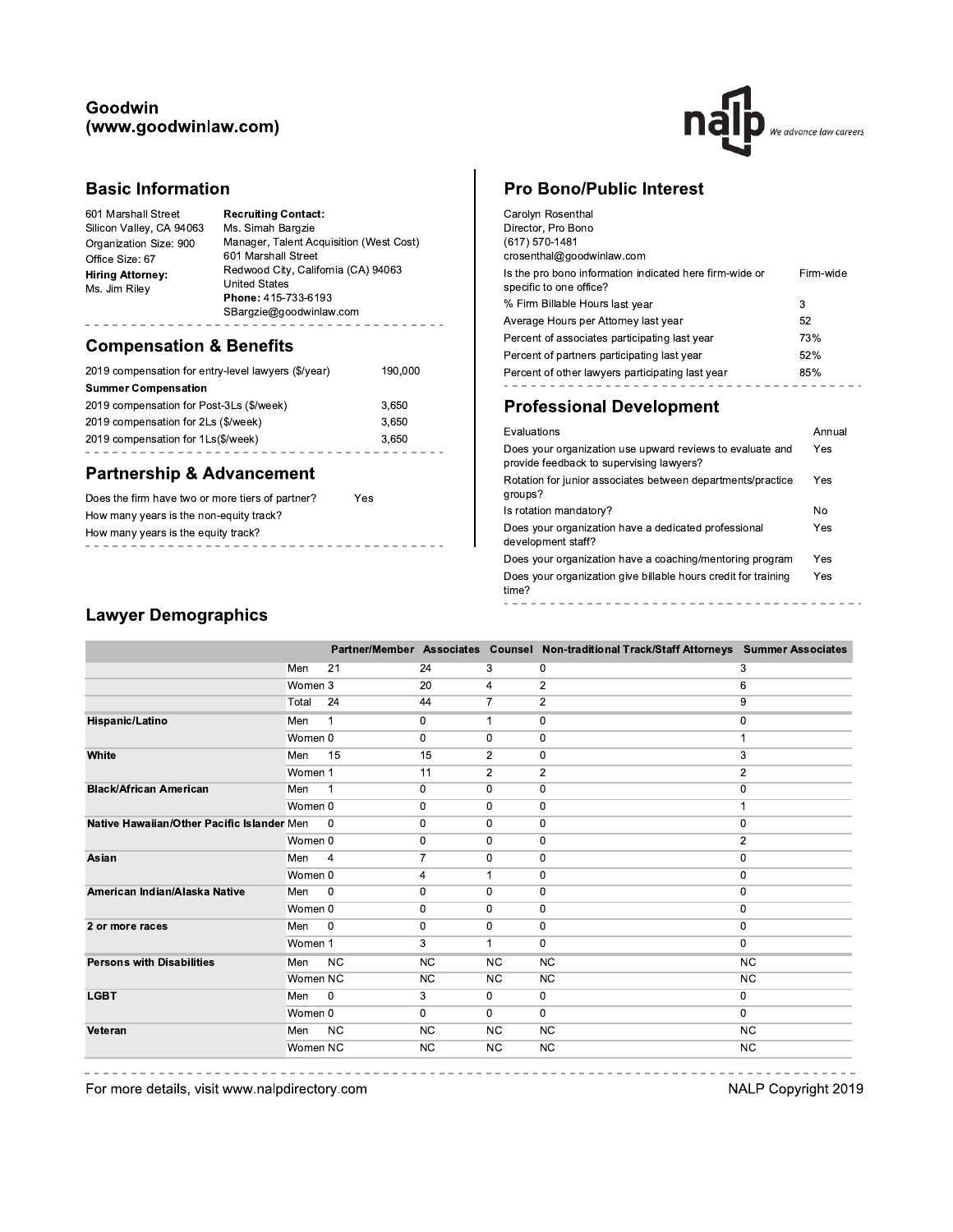

#### **General Practice Areas**

| <b>GENERAL</b><br><b>PRACTICE AREAS</b> | <b>EMPLOYER'S PRACTICE</b><br><b>GROUP NAME</b>                                                       | NO. OF<br><b>PARTNERS/MEMBERS</b> | NO. OF<br><b>COUNSEL</b> | NO. OF<br><b>ASSOCIATES</b> | NO. OF<br><b>ENTRY-LEVEL</b><br><b>PLACEMENTS</b><br><b>IN THIS</b><br><b>PRACTICE</b><br><b>AREA LAST</b><br><b>YEAR</b> | NO. OF<br><b>NON-TRADITIONAL</b><br><b>TRACK/STAFF</b><br><b>ATTORNEYS</b> |
|-----------------------------------------|-------------------------------------------------------------------------------------------------------|-----------------------------------|--------------------------|-----------------------------|---------------------------------------------------------------------------------------------------------------------------|----------------------------------------------------------------------------|
| <b>Business, Corporate</b>              | Junior Associates                                                                                     |                                   |                          | 8                           |                                                                                                                           |                                                                            |
| <b>Business, Corporate</b>              | ERISA & Exec Comp                                                                                     |                                   |                          | 5                           |                                                                                                                           |                                                                            |
| <b>Business, Corporate</b>              | <b>Private Equity</b>                                                                                 | 2                                 |                          | 3                           |                                                                                                                           |                                                                            |
| <b>Business, Corporate</b>              | Technology & Life Sciences                                                                            | 19                                | 4                        | 17                          |                                                                                                                           |                                                                            |
| Litigation                              | IP Litigation                                                                                         |                                   |                          | 3                           |                                                                                                                           | $\overline{2}$                                                             |
| Litigation                              | Junior Associates                                                                                     |                                   |                          | 2                           |                                                                                                                           |                                                                            |
| Litigation                              | Securities, White Collar &<br><b>Business Litigation</b>                                              | 4                                 |                          | 2                           |                                                                                                                           |                                                                            |
| Litigation                              | Speciality-Antitrust, Appellate,<br>Energy & Environmental, Labor<br>& Employment, Products Liability |                                   |                          |                             |                                                                                                                           |                                                                            |

### **HIRING & RECRUITMENT**

|                                            |    | Began Work In                |      |                                |            |  |  |
|--------------------------------------------|----|------------------------------|------|--------------------------------|------------|--|--|
| <b>LAWYERS</b>                             |    | 2017 Prior Summer Associates | 2018 | <b>Prior Summer Associates</b> | 2019       |  |  |
| Entry-level                                | 4  | 4                            | 7    | 5                              | 5          |  |  |
| Entry-level (non-traditional track)        |    |                              |      |                                |            |  |  |
| <b>Lateral Partners</b>                    |    |                              | 4    |                                | <b>TBD</b> |  |  |
| Lateral Associates                         | 9  |                              | 13   |                                | <b>TBD</b> |  |  |
| All Other Laterals (non-traditional track) | 10 |                              |      |                                | <b>TBD</b> |  |  |
| Post-Clerkship                             |    | 3                            | 6    |                                | NC.        |  |  |
| LL.M.s (U.S.)                              | 2  |                              | 2    |                                | NC.        |  |  |
| LL.M.s (non-U.S.)                          |    |                              |      |                                |            |  |  |
| <b>SUMMER</b>                              |    |                              |      |                                |            |  |  |
| Post-3Ls                                   | 0  |                              | 0    |                                | 0          |  |  |
| 2 <sub>ls</sub>                            | 4  |                              | 5    |                                | 9          |  |  |
| 1 <sub>ls</sub>                            |    |                              | 4    |                                | 0          |  |  |

Number of offers made to summer 2L associates 5 General Hiring Criteria Strong law school and undergraduate record; Law Review or Journal experience preferred.

## **Diversity & Inclusion**

Diversity Contact: Mr. Bernard Guinyard

Diversity Website/URL: http://www.goodwinlaw.com/firm/diversity-and-inclusion

#### **Organization Narrative**

Goodwin is a leading Am Law 50 and Global 50 law firm, with offices across the United States and in Europe and Asia. With more than 1,000 lawyers, Goodwin offers innovative counsel and delivers results through a client-centric and collaborative approach. We're business-oriented lawyers equally comfortable in the boardroom and the courtroom. Our success is unprecedented.

Our firm's culture fosters an open, inclusive and collegial atmosphere. We are a cohesive group of people from different backgrounds, working together on challenging deals and complex cases. The attorneys you met during the interview process were very impressed with your background and value your experience. There is no doubt that you will become an integral member of our team and assist in furthering our strategic growth goals.

#### Summer Program

Boston, Los Angeles, New York, San Francisco, Silicon Valley or Washington DC. The summer experience is a platform to witness first-hand the work we do for our clients by observing client meetings, court hearings, depositions, negotiations and attending business unit meetings. We also bring our summer associates together during the summer program to attend a firm-wide retreat. You will work, learn and connect with peers, associates and partners at the firm. Our summer associates enjoy the flexibility to work on a wide variety of both business transactions and litigation cases, providing you the opportunity to learn about matters